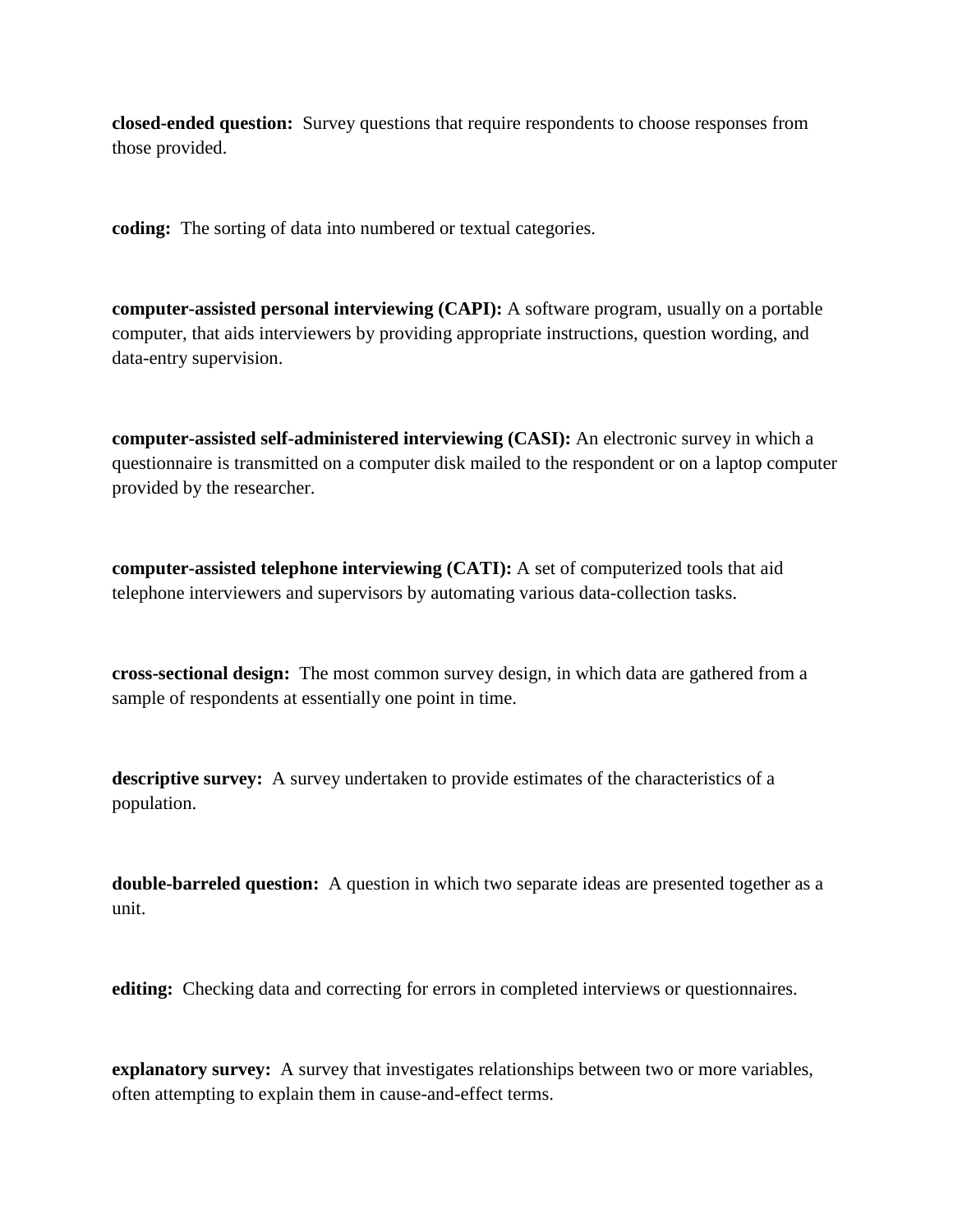**face-to-face (FTF) interview:** A type of interview in which the interviewer interacts face-toface with the respondent.

**field pretesting:** An evaluation of a survey instrument that involves trying it out on a small sample of persons.

**interview schedule:** A survey form used by interviewers that consists of instructions, the questions to be asked, and, if they are used, response options.

**leading question:** A question in which a possible answer is suggested, or some answers are presented as more acceptable than others.

**longitudinal design:** Survey design in which data are collected at more than one point in time.

**mixed-mode survey:** A survey that uses more than one mode of data collection, either sequentially or concurrently, to sample and/or collect the data.

**open-ended question:** A survey question that requires respondents to answer in their own words.

**panel study:** A longitudinal design in which the same individuals are surveyed more than once, permitting the study of individual and group change.

**paper-and-pencil questionnaire survey:** A survey form filled out by respondents.

**random-digit dialing (RDD):** A sampling-frame technique in which dialable telephone numbers are generated (sampled) randomly.